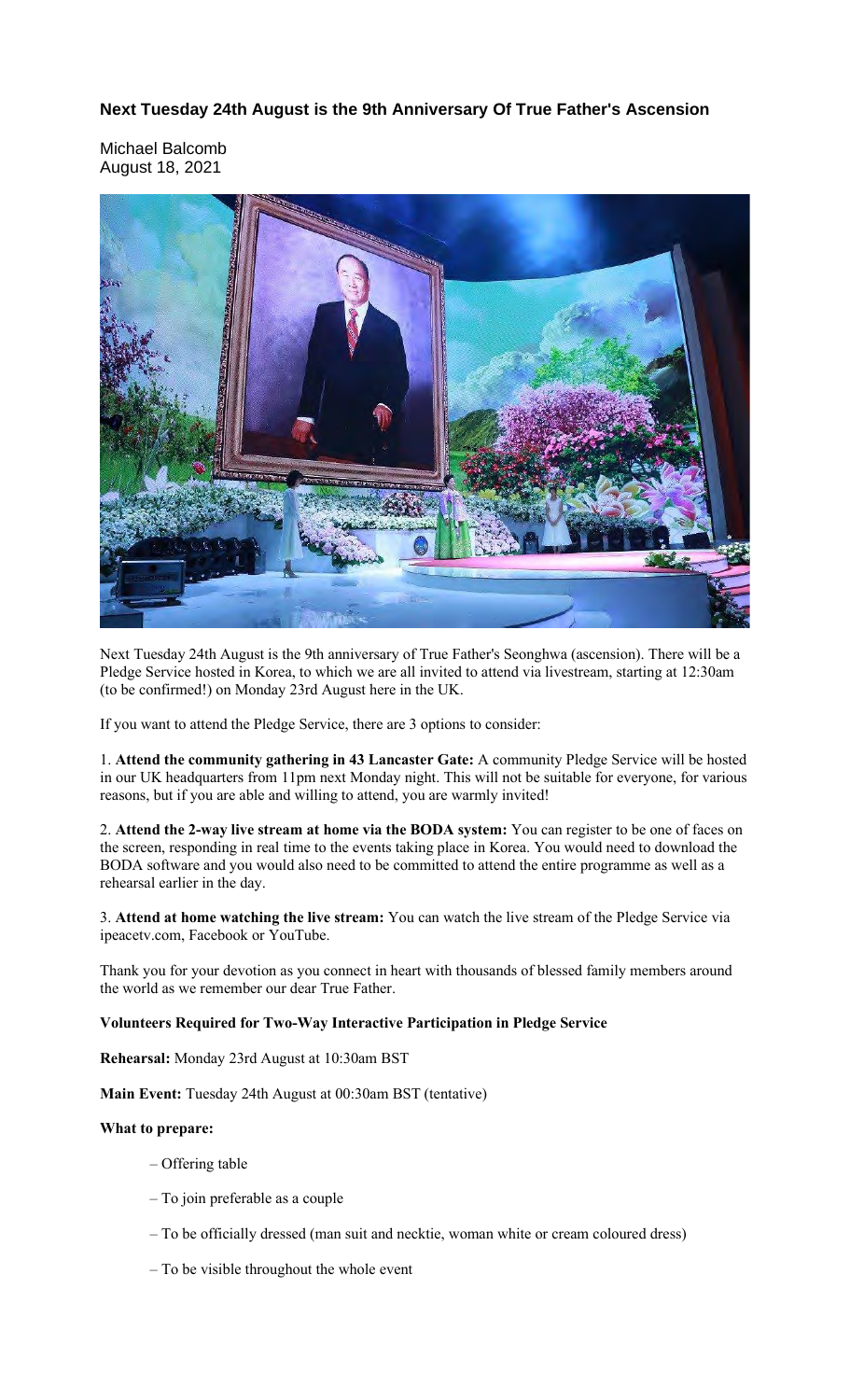– To prepare a well-lighted room with a clear background

**Please register under the link:** https://bit.ly/3m9czLf

|                                    | <b>The Property</b>                                                                                                                                  |                                            |
|------------------------------------|------------------------------------------------------------------------------------------------------------------------------------------------------|--------------------------------------------|
| Pledge Service Program             |                                                                                                                                                      |                                            |
|                                    |                                                                                                                                                      |                                            |
| Program                            | Details<br>Time                                                                                                                                      |                                            |
| [Part 1] Pledge Service            |                                                                                                                                                      |                                            |
| Opening Performance                |                                                                                                                                                      | Vocalist Kim Jeong-jin                     |
| Entrance of the Flag Bearers       |                                                                                                                                                      | Flag Bearers                               |
| Lighting of the Holy Candles       |                                                                                                                                                      | Moon Hyo-jin and Moon Heung-jin's families |
| Opening Announcement               |                                                                                                                                                      | MC                                         |
| Peace Offering                     |                                                                                                                                                      | Religious Leaders of Heavenly Korea        |
| Cheon Il Gule Anthem               | $Verse 1 - 4$                                                                                                                                        | All Together                               |
| Family Pledge                      | Verse 1-8                                                                                                                                            | All Together                               |
| Cheon II Guk Gyeongbac Ceremony.   | True Family - Heavenly Korea - Heavenly Japan - Heavenly USA - Heavenly Africa - Heavenly<br>Europe - Heavenly Latin America - Heavenly Asia Pacific | Representatives                            |
| Commemorative Video                |                                                                                                                                                      | All Togethe                                |
| Poem in Memory of Tree Father      |                                                                                                                                                      |                                            |
| Hyojeong In Memoriam               | (Orrin Hatch, Charles Rangel, and others)                                                                                                            | Dignitaries Overseas.                      |
| Hyojeong Cultural Performance      |                                                                                                                                                      | (Musical Actor Kim Do-hyoong)              |
| Hvajcong In Memoriam               | (Jo Mycong-cheol, Hong Il-shik)                                                                                                                      | Digolaries from Korea                      |
| Hyojeong Cultural Performusee      |                                                                                                                                                      | The Little Angels                          |
| [Part 2] Commemorative Performance |                                                                                                                                                      |                                            |
| Estimate of True Parents           |                                                                                                                                                      |                                            |
| True Parents' Message              |                                                                                                                                                      | True Mother                                |
| Hyojeong Commenweative Performance |                                                                                                                                                      | Peace Choir                                |
| Cheers of Eok Mansei               |                                                                                                                                                      |                                            |
|                                    |                                                                                                                                                      |                                            |

## **Donation of Gratitude:**

We kindly request that donations of gratitude are sent directly to your local community with the bank reference: **TFA -[Initial and Family]**

Please contact your community leader(s) for information about how to send your donation.

**Donation title:** Special Donation for the Events Celebrating the 9th Anniversary of the Holy Ascension of Sun Myung Moon, the True Parent of Heaven, Earth, and Humankind

**To whom this is asked:** All blessed families and members worldwide

### **Donation amount:**

- 1) Each family: at least £150
- 2) Single Adults : at least £85

### **By when to donate:** Friday 20th August

## **Send A Personal Message to True Mother**

If you would like to send a letter or greeting card to True Mother with a message of love and support on the occasion of the anniversary of True Father's ascension, please post it to the address below. EUME HQ has compiled a list of Korean phrases that you are welcome to choose from when writing your message:

### **Letter to True Mother – Korean Phrases**

Postal Address:

Suh Hyun-ook Cheon Jeong Gung, 324-275 Misari-ro, Seorak-myeon, Gapyeong-gun, Gyeonggi-do 12461 Republic of Korea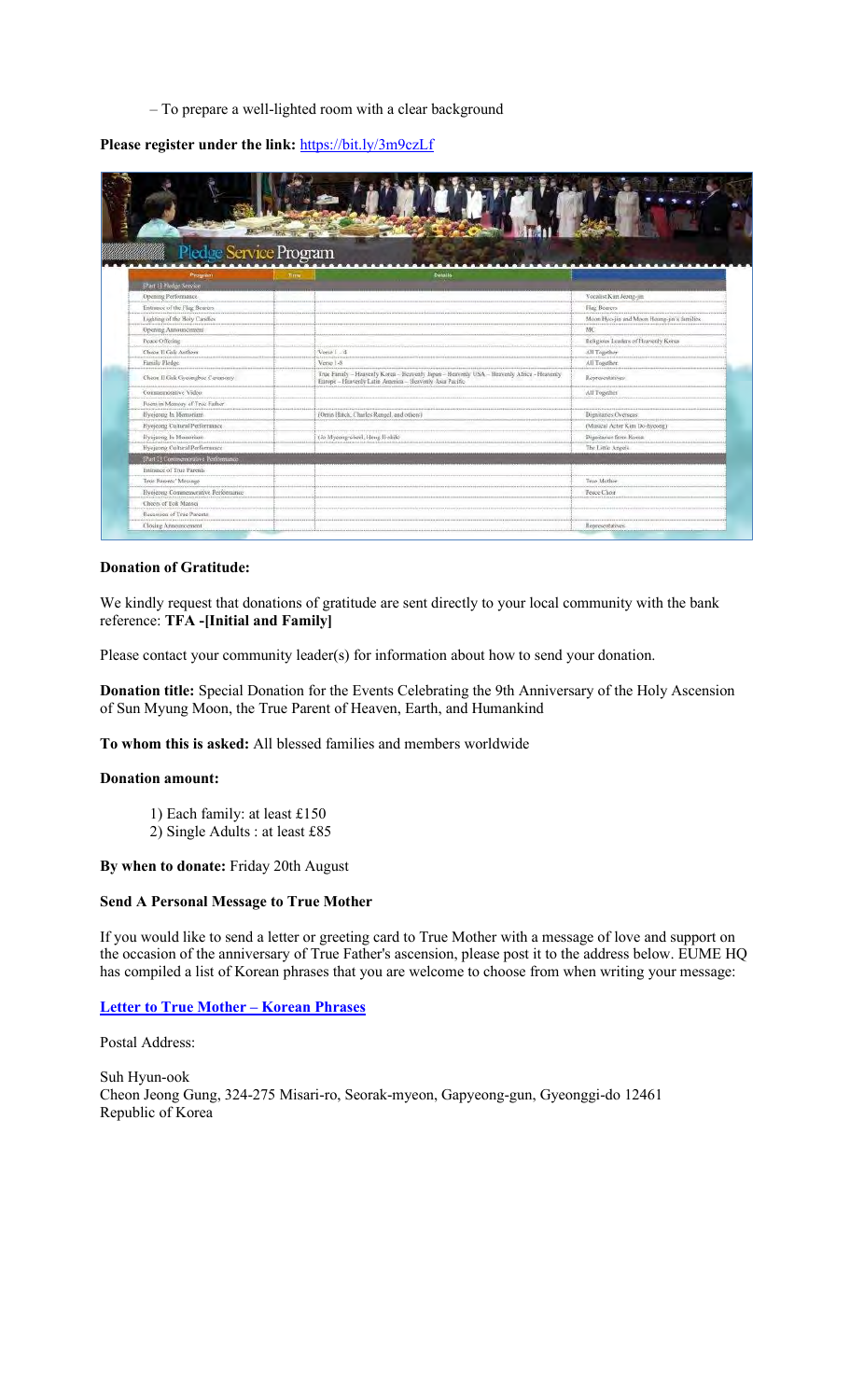\* 참아버님 천주성화 9주년 기념일

**9th Anniversary of Ascension of True Parent of Heaven, Earth and Humankind** 

\* 참아버님, 그립습니다. 사랑합니다!

**True Father, We miss you. We love you!**

\* 참아버님의 사랑과 비젼을 영원히 기억할 것입니다! **We will forever remember True Father's love and vision!**

\* 참부모님께서 상속해 주신 효정의 전통을 이어받겠습니다. **We will inherit the tradition of filial piety that True Parents have shown.**

\* 어머님, 저희가 최선을 다할 것입니다! **Omonim, We will do our best!**

\* 반드시 승리를 가져올 것입니다! **We will bring victory!**

\* 어머님, 걱정하지 마십시요! **Omonim, please don't worry!**

\* 유럽과 중동에서의 하나님의 섭리는 코로나로 절대 위축되지 않을 것입니다! **God's providence in Europe and Middle East will not be slowed down by Corona!**

\* 사랑하는 참어머님, 너무 보고싶습니다. **Beloved True Mother, We miss you so much.**

\* <City, Country>에서 따뜻한 인사 올립니다. **Sending warm greetings from (Town, Country).**

\* 어머님의 사랑과 인도에 감사드립니다. **Thank you for your love and guidance.**

\* 저희에게 희망을 주시고, 모든 사람들이 앞으로 나아갈 수 있도록 끊임없이 격려해 주셔서 감 사합니다!

**Thank you for giving us hope and for constantly encouraging everyone to move forward!** 

\* 저희는 비전 2027을 위해 앞으로 나가겠습니다! **We move forward toward Vision 2027!**

\* 중단없는 전진 하겠습니다! **We will move forward without stopping!**

\* 참어머님 만수무강 하십시오 **Cham Omonim, Long may you live!**

\* 저희는 항상 참어머님과 함께 있습니다! **We are always with you True Mother!**